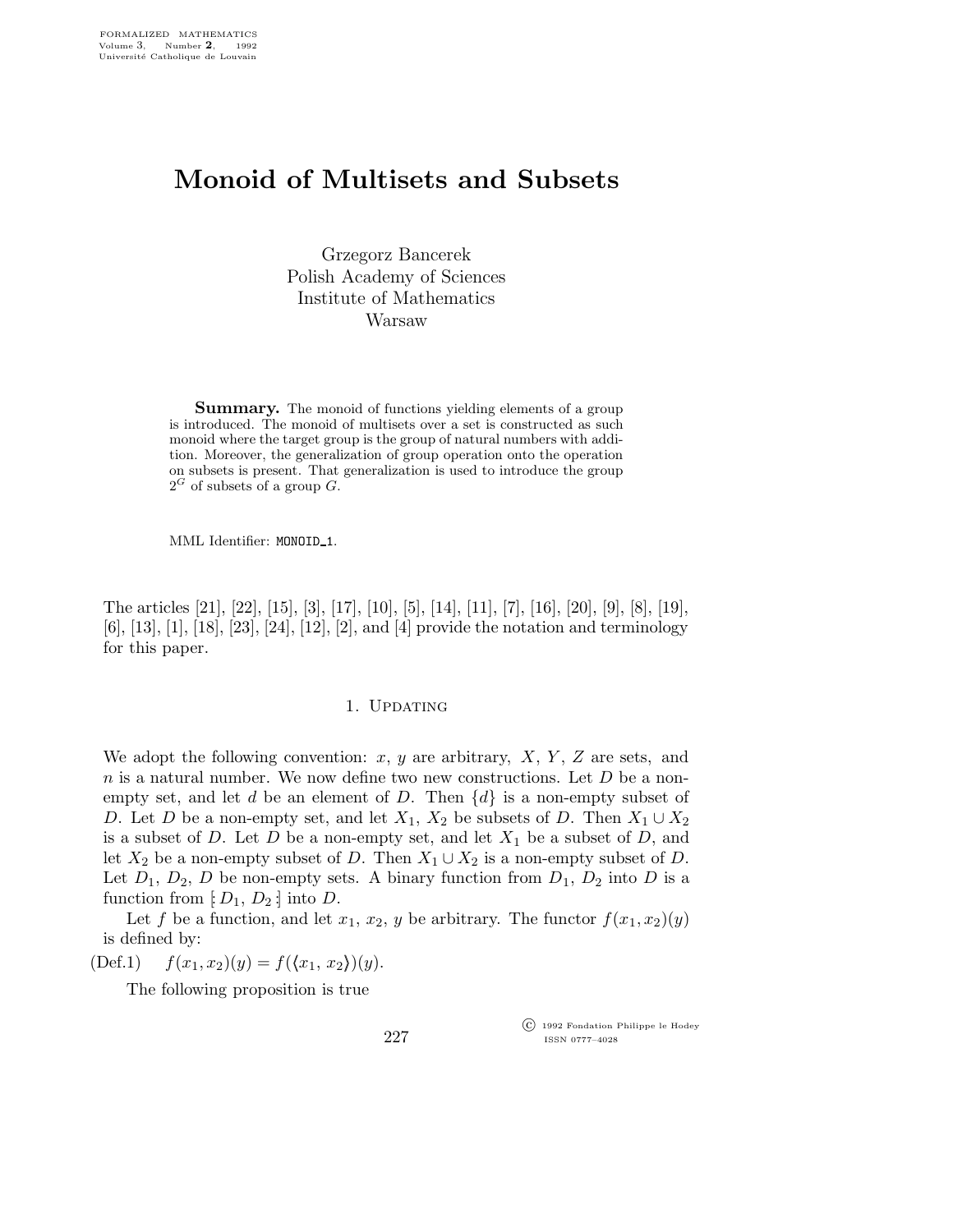(1) For all functions f, g and for arbitrary  $x_1, x_2, x$  such that  $\langle x_1, x_2 \rangle \in$ dom f and  $g = f(x_1, x_2)$  and  $x \in \text{dom } g$  holds  $f(x_1, x_2)(x) = g(x)$ .

Let  $A, D_1, D_2, D$  be non-empty sets, and let f be a binary function from  $D_1$ ,  $D_2$  into  $D^A$ , and let  $x_1$  be an element of  $D_1$ , and let  $x_2$  be an element of  $D_2$ , and let x be an element of A. Then  $f(x_1, x_2)(x)$  is an element of D. Let A be a set, and let  $D_1$ ,  $D_2$ , D be non-empty sets, and let f be a binary function from  $D_1$ ,  $D_2$  into D, and let  $g_1$  be a function from A into  $D_1$ , and let  $g_2$  be a function from A into  $D_2$ . Then  $f^{\circ}(g_1, g_2)$  is an element of  $D^A$ . Let A be a non-empty set, and let  $n$  be a natural number, and let  $x$  be an element of  $A$ . Then  $n \mapsto x$  is a finite sequence of elements of A. We introduce the functor  $n \rightarrow x$  as a synonym of  $n \rightarrow x$ . Let D be a non-empty set, and let A be a set, and let d be an element of D. Then  $A \longmapsto d$  is an element of  $D^A$ . Let A be a set, and let  $D_1, D_2, D$  be non-empty sets, and let f be a binary function from  $D_1$ ,  $D_2$  into D, and let d be an element of  $D_1$ , and let g be a function from A into  $D_2$ . Then  $f^{\circ}(d, g)$  is an element of  $D^A$ . Let A be a set, and let  $D_1, D_2, D_3$ be non-empty sets, and let f be a binary function from  $D_1$ ,  $D_2$  into D, and let g be a function from A into  $D_1$ , and let d be an element of  $D_2$ . Then  $f^{\circ}(g,d)$ is an element of  $D^A$ .

We now state the proposition

(2) For all functions f, g and for every set X holds  $(f \upharpoonright X) \cdot g = f \cdot (X \upharpoonright g)$ .

The scheme  $NonUniqFunc$  concerns a set A, a non-empty set B, and a binary predicate  $P$ , and states that:

there exists a function f from A into B such that for every x such that  $x \in A$ holds  $\mathcal{P}[x, f(x)]$ 

provided the following condition is met:

• for every x such that  $x \in \mathcal{A}$  there exists an element y of B such that  $\mathcal{P}[x, y]$ .

### 2. Monoid of functions into a semigroup

Let  $D_1$ ,  $D_2$ , D be non-empty sets, and let f be a binary function from  $D_1$ ,  $D_2$ into D, and let A be a set. The functor  $f_A^{\circ}$  yields a binary function from  $D_1^A$ ,  $D_2^A$  into  $D^A$  and is defined by:

(Def.2) for every element  $f_1$  of  $D_1^A$  and for every element  $f_2$  of  $D_2^A$  holds  $(f_A^{\circ})(f_1, f_2) = f^{\circ}(f_1, f_2).$ 

Next we state the proposition

(3) For all non-empty sets  $D_1, D_2, D$  and for every binary function f from  $D_1, D_2$  into D and for every set A and for every function  $f_1$  from A into  $D_1$  and for every function  $f_2$  from A into  $D_2$  and for every x such that  $x \in A$  holds  $(f_A^{\circ})(f_1, f_2)(x) = f(f_1(x), f_2(x)).$ 

For simplicity we adopt the following convention: A will denote a set, D will denote a non-empty set,  $a$  will denote an element of  $D$ ,  $o$ ,  $o'$  will denote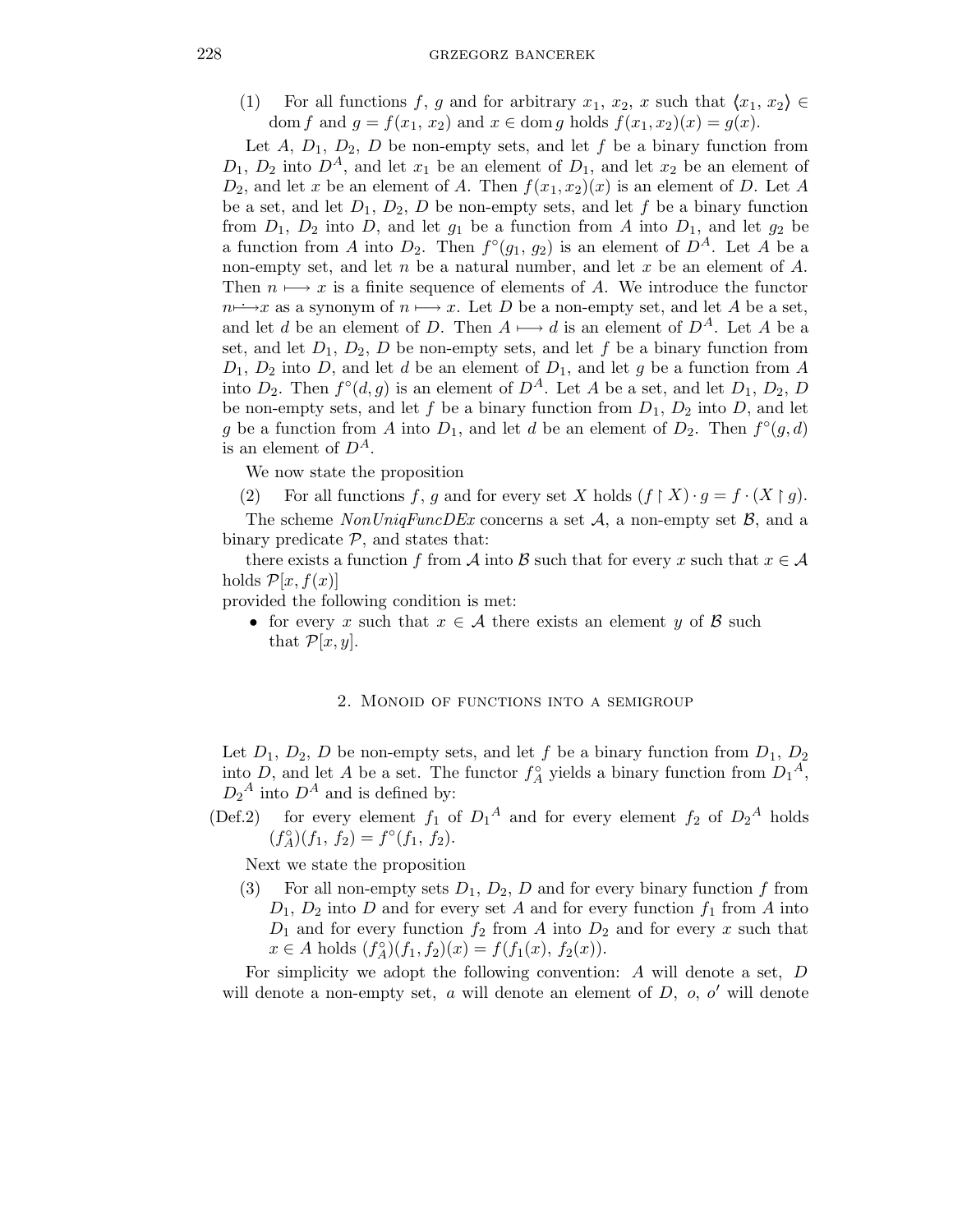binary operations on  $D$ , and  $f$ ,  $g$ ,  $h$  will denote functions from  $A$  into  $D$ . The following propositions are true:

- (4) If *o* is commutative, then  $o^{\circ}(f, g) = o^{\circ}(g, f)$ .
- (5) If o is associative, then  $o^{\circ}(o^{\circ}(f, g), h) = o^{\circ}(f, o^{\circ}(g, h)).$
- (6) If a is a unity w.r.t. o, then  $o^{\circ}(a, f) = f$  and  $o^{\circ}(f, a) = f$ .
- (7) If *o* is idempotent, then  $o^{\circ}(f, f) = f$ .
- (8) If  $o$  is commutative, then  $o_A^{\circ}$  is commutative.
- (9) If  $o$  is associative, then  $o_A^{\circ}$  is associative.
- (10) If a is a unity w.r.t. o, then  $A \mapsto a$  is a unity w.r.t.  $o_A^{\circ}$ .
- (11) If o has a unity, then  $\mathbf{1}_{o_A^{\circ}} = A \longmapsto \mathbf{1}_o$  and  $o_A^{\circ}$  has a unity.
- (12) If  $o$  is idempotent, then  $o_A^{\circ}$  is idempotent.
- (13) If  $o$  is invertible, then  $o_A^{\circ}$  is invertible.
- (14) If  $o$  is cancelable, then  $o_A^{\circ}$  is cancelable.
- (15) If  $o$  has uniquely decomposable unity, then  $o_A^{\circ}$  has uniquely decomposable unity.
- (16) If  $o$  absorbs  $o'$ , then  $o_A^{\circ}$  absorbs  $o'^{\circ}_A$ .
- (17) For all non-empty sets  $D_1$ ,  $D_2$ ,  $D$ ,  $E_1$ ,  $E_2$ ,  $E$  and for every binary function  $o_1$  from  $D_1$ ,  $D_2$  into D and for every binary function  $o_2$  from  $E_1$ ,  $E_2$  into E such that  $o_1 \leq o_2$  holds  $o_1^{\circ} \leq o_2^{\circ}$ .

Let G be a half group structure, and let A be a set. The functor  $G^A$  yielding a half group structure is defined by:

- (Def.3) (i)  $G^A = \langle$ (the carrier of  $G^A$ , (the operation of  $(G)_A^{\circ}, A \longmapsto \mathbf{1}_{\text{the operation of } G}$ qua an element of (the carrier of  $G$ )<sup>A</sup> qua a non-empty set) if G is unital,
	- (ii)  $G^A = \langle$ (the carrier of G)<sup>A</sup>, (the operation of G)<sup>2</sup><sub>A</sub> $\rangle$ , otherwise.

In the sequel  $G$  denotes a half group structure. We now state two propositions:

- (18) The carrier of  $G^X$  = (the carrier of  $G^X$ ) and the operation of  $G^X$  = (the operation of  $G)_{X}^{\circ}$ .
- (19) x is an element of  $G^X$  if and only if x is a function from X into the carrier of G.

Let G be a half group structure, and let A be a set. Then  $G^A$  is a constituted functions half group structure.

We now state two propositions:

- (20) For every element f of  $G^X$  holds dom  $f = X$  and rng  $f \subseteq$  the carrier of G.
- (21) For all elements f, g of  $G^X$  if for every x such that  $x \in X$  holds  $f(x) = g(x)$ , then  $f = g$ .

Let G be a half group structure, and let A be a non-empty set, and let  $f$  be an element of  $G^A$ . Then rng f is a non-empty subset of G. Let a be an element of A. Then  $f(a)$  is an element of G.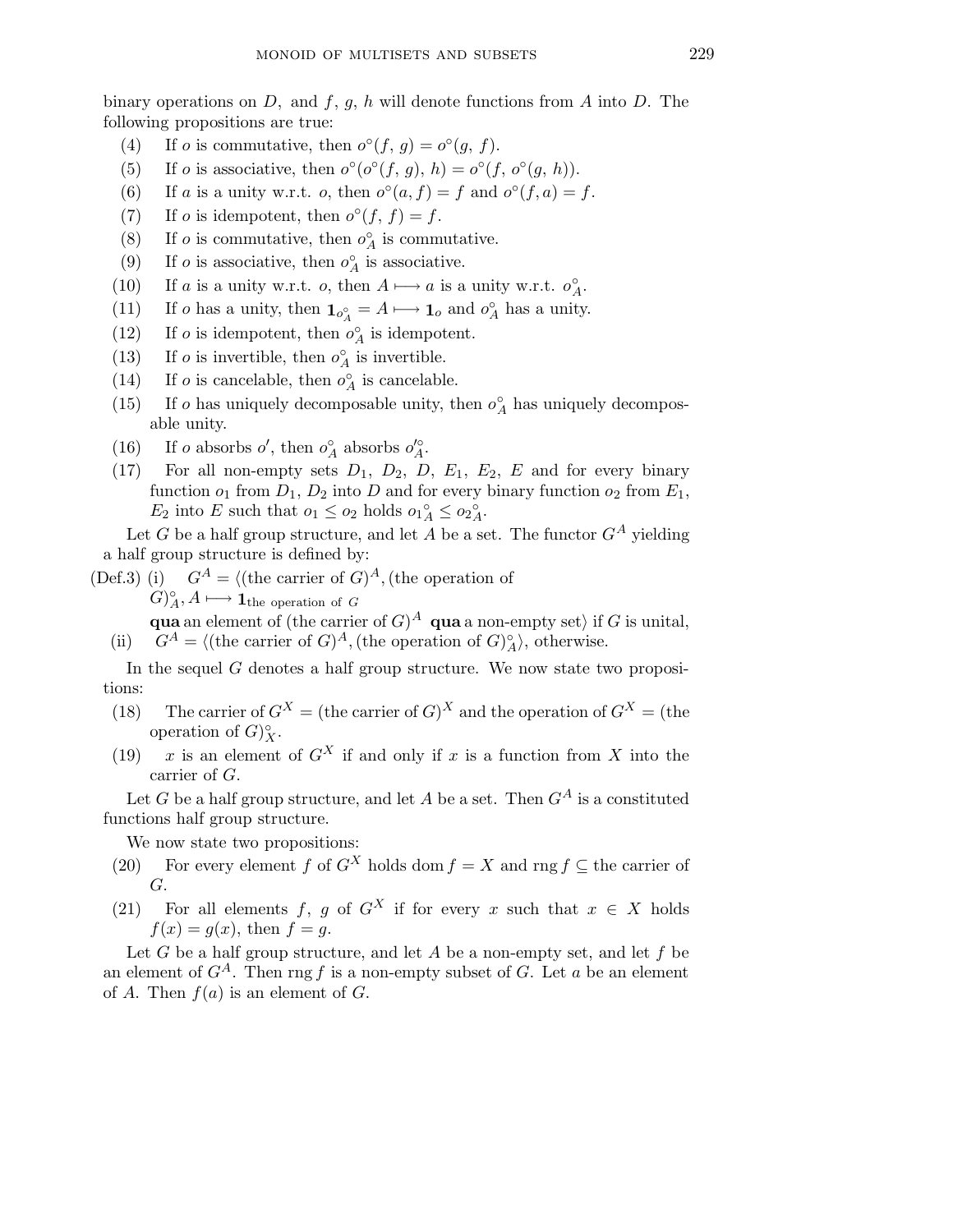We now state the proposition

(22) For all elements  $f_1$ ,  $f_2$  of  $G^D$  and for every element a of D holds  $(f_1 \cdot$  $f_2(a) = f_1(a) \cdot f_2(a)$ .

Let G be a unital half group structure, and let A be a set. Then  $G^A$  is a well unital constituted functions strict monoid structure.

One can prove the following propositions:

- (23) For every G being a unital half group structure holds the unity of  $G^X$  =  $X \longmapsto \mathbf{1}_{\text{the operation of } G}.$
- (24) Let  $G$  be a half group structure. Let  $A$  be a set. Then
	- (i) if G is commutative, then  $G^A$  is commutative,
	- (ii) if G is associative, then  $G^A$  is associative,
	- (iii) if G is idempotent, then  $G^A$  is idempotent,
	- (iv) if G is invertible, then  $G^A$  is invertible,
	- (v) if G is cancelable, then  $G^A$  is cancelable,
	- (vi) if G has uniquely decomposable unity, then  $G^A$  has uniquely decomposable unity.
- (25) For every subsystem H of G holds  $H^X$  is a subsystem of  $G^X$ .
- $(26)$  For every G being a unital half group structure and for every subsystem H of G such that  $\mathbf{1}_{\text{the operation of } G} \in \mathbb{R}$  the carrier of H holds  $H^X$  is a monoidal subsystem of  $G^X$ .

Let  $G$  be a unital associative commutative cancelable half group structure with uniquely decomposable unity, and let A be a set. Then  $G^A$  is a commutative cancelable constituted functions strict monoid with uniquely decomposable unity.

## 3. Monoid of multisets over a set

Let A be a set. The functor  $A_{\omega}^{\otimes}$  yields a commutative cancelable constituted functions strict monoid with uniquely decomposable unity and is defined by:  $(Def.4)$  $\mathcal{L} = \langle \mathbb{N}, +, 0 \rangle^{A}.$ 

Next we state the proposition

(27) The carrier of  $X_{\omega}^{\otimes} = \mathbb{N}^{X}$  and the operation of  $X_{\omega}^{\otimes} = (+_{\mathbb{N}})^{\circ}_{X}$  and the unity of  $X_{\omega}^{\otimes} = X \longmapsto 0$ .

Let A be a set. A multiset over A is an element of  $A_{\omega}^{\otimes}$ .

Next we state two propositions:

- (28) x is a multiset over X if and only if x is a function from X into  $\mathbb N$ .
- (29) For every multiset m over X holds dom  $m = X$  and rng  $m \subset \mathbb{N}$ .

Let A be a non-empty set, and let m be a multiset over A. Then  $\text{rng } m$  is a non-empty subset of N. Let a be an element of A. Then  $m(a)$  is a natural number.

Next we state two propositions: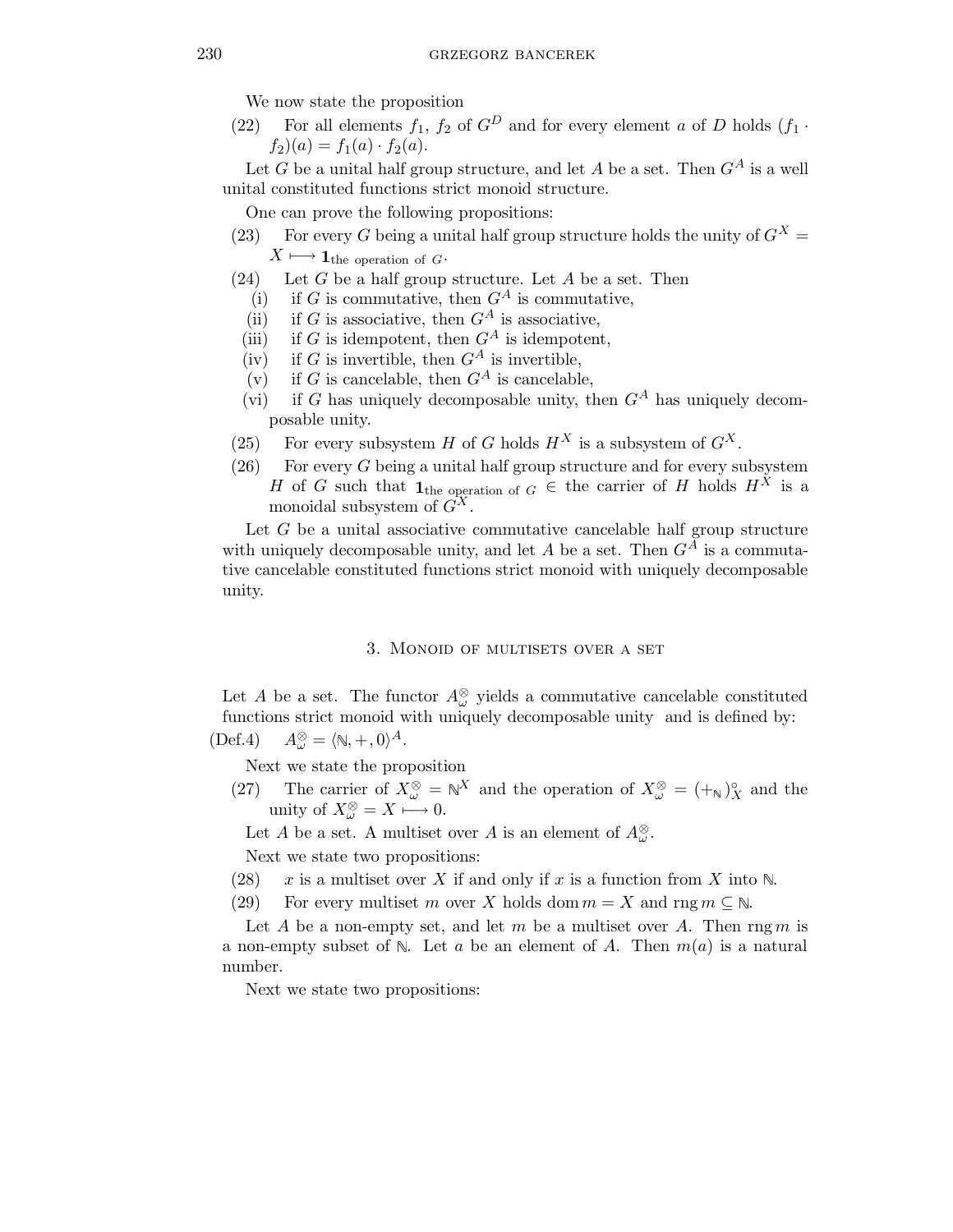- (30) For all multisets  $m_1$ ,  $m_2$  over D and for every element a of D holds  $(m_1 \otimes m_2)(a) = m_1(a) + m_2(a).$
- (31)  $\chi_{Y,X}$  is a multiset over X.

Let us consider Y, X. Then  $\chi_{Y,X}$  is a multiset over X. Let us consider X, and let n be a natural number. Then  $X \rightarrow n$  is a multiset over X. Let A be a non-empty set, and let a be an element of A. The functor  $\chi_a$  yields a multiset over A and is defined as follows:

 $(Def.5)$   $\chi_a = \chi_{\{a\},A}.$ 

One can prove the following proposition

(32) For every non-empty set A and for all elements a, b of A holds  $(\chi_a)(a)$  = 1 and also if  $b \neq a$ , then  $(\chi a)(b) = 0$ .

For simplicity we follow a convention:  $A$  denotes a non-empty set,  $a$  denotes an element of A, p, q denote finite sequences of elements of A, and  $m_1$ ,  $m_2$ denote multisets over A. Next we state the proposition

(33) If for every a holds  $m_1(a) = m_2(a)$ , then  $m_1 = m_2$ .

Let A be a set. The functor  $A^{\otimes}$  yields a strict monoidal subsystem of  $A^{\otimes}_{\omega}$ and is defined as follows:

(Def.6) for every multiset f over A holds  $f \in$  the carrier of  $A^{\otimes}$  if and only if  $f^{-1}(\mathbb{N}\setminus\{0\})$  is finite.

The following three propositions are true:

- (34)  $\chi_a$  is an element of  $A^{\otimes}$ .
- (35)  $\dim({x} \restriction (p \cap \langle x \rangle)) = \dim({x} \restriction p) \cup {\dim p + 1}.$
- (36) If  $x \neq y$ , then dom $(\{x\} \restriction (p \cap \langle y \rangle)) = \text{dom}(\{x\} \restriction p)$ .

Let A be a non-empty set, and let p be a finite sequence of elements of  $A$ . The functor  $|p|$  yields a multiset over A and is defined as follows:

(Def.7) for every element a of A holds  $|p|(a) = \text{card dom}(\{a\} \restriction p)$ .

We now state several propositions:

$$
(37) \t|\varepsilon_A|(a) = 0.
$$

- (38)  $|\varepsilon_A| = A \longrightarrow 0.$
- $(39)$   $|\langle a \rangle| = \chi a$ .
- (40)  $|p \cap \langle a \rangle| = |p| \otimes \chi a$ .
- (41)  $|p \cap q| = |p| \otimes |q|.$
- (42)  $|n \rightarrow a|(a) = n$  and for every element b of A such that  $b \neq a$  holds  $|n \rightarrow a|(b) = 0.$

Next we state two propositions:

- (43) |p| is an element of  $A^{\otimes}$ .
- (44) If x is an element of  $A^{\otimes}$ , then there exists p such that  $x = |p|$ .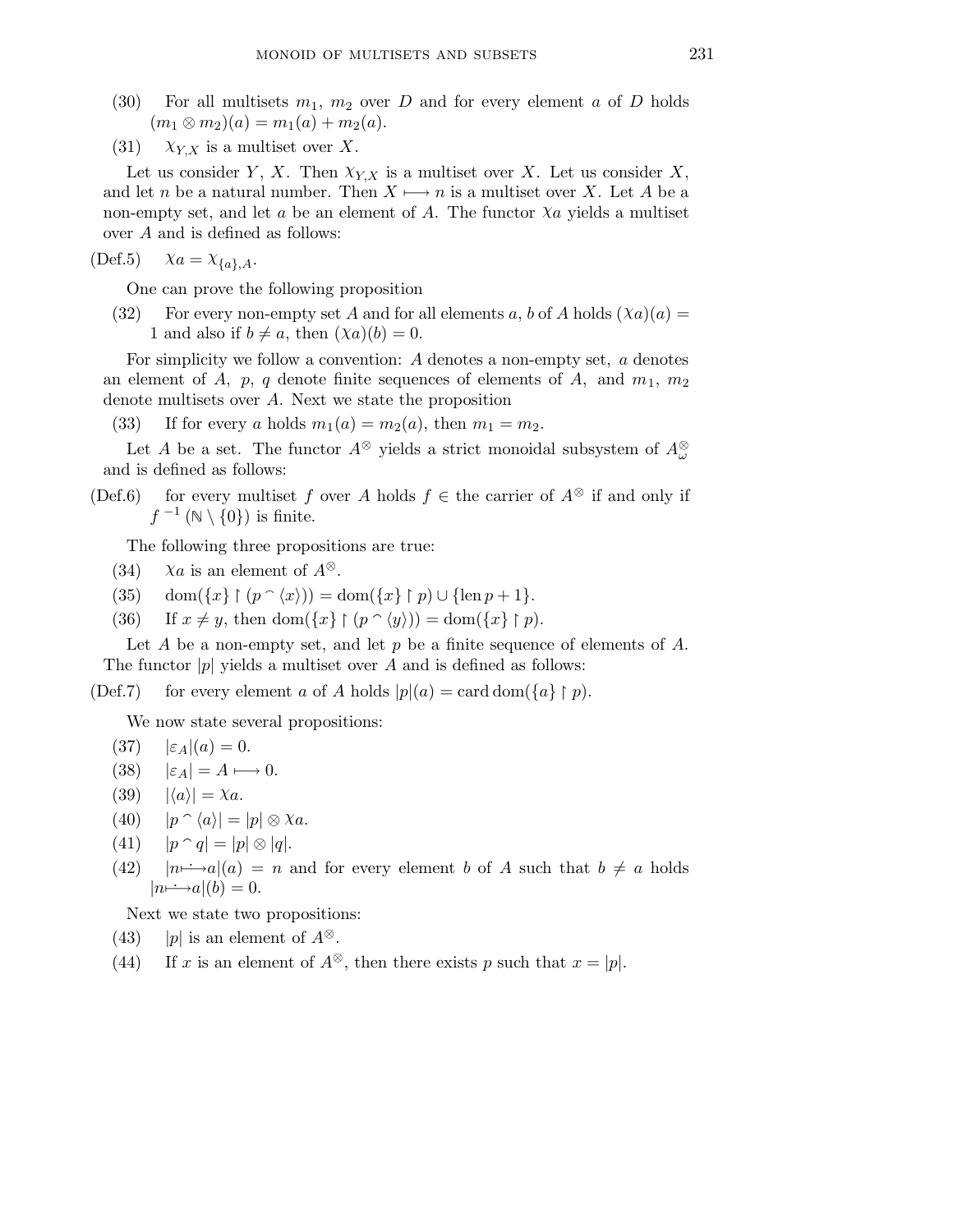### 4. Monoid of subsets of a semigroup

In the sequel a, b will be elements of D. Let  $D_1$ ,  $D_2$ , D be non-empty sets, and let f be a binary function from  $D_1$ ,  $D_2$  into D. The functor  $\circ$  f yields a binary function from  $2^{D_1}$ ,  $2^{D_2}$  into  $2^D$  and is defined by:

(Def.8) for every element x of  $[2^{D_1}, 2^{D_2}]$  holds  $({}^{\circ} f)(x) = f$   $\circ$   $[x_1, x_2]$ .

One can prove the following propositions:

- (45) For all non-empty sets  $D_1, D_2, D$  and for every binary function f from  $D_1$ ,  $D_2$  into D and for every subset  $X_1$  of  $D_1$  and for every subset  $X_2$  of  $D_2$  holds  $({^{\circ} f})(X_1, X_2) = f {{^{\circ} [X_1, X_2]}}.$
- (46) For all non-empty sets  $D_1, D_2, D$  and for every binary function f from  $D_1$ ,  $D_2$  into D and for every subset  $X_1$  of  $D_1$  and for every subset  $X_2$  of  $D_2$  and for arbitrary  $x_1, x_2$  such that  $x_1 \in X_1$  and  $x_2 \in X_2$  holds  $f(x_1,$  $x_2$ )  $\in$  ( $\circ$  f)(X<sub>1</sub>, X<sub>2</sub>).
- (47) For all non-empty sets  $D_1, D_2, D$  and for every binary function f from  $D_1$ ,  $D_2$  into D and for every subset  $X_1$  of  $D_1$  and for every subset  $X_2$  of  $D_2$  holds  $({}^{\circ} f)(X_1, X_2) = \{f(a, b) : a \in X_1 \wedge b \in X_2\}$ , where a ranges over elements of  $D_1$ , and b ranges over elements of  $D_2$ .
- (48) If o is commutative, then  $o^{\circ}$  [ $X, Y$ ] =  $o^{\circ}$  [ $Y, X$ ].
- (49) If o is associative, then  $o^{\circ} [o^{\circ} [X, Y], Z] = o^{\circ} [X, o^{\circ} [Y, Z]].$
- (50) If  $o$  is commutative, then  $\circ o$  is commutative.
- (51) If  $\sigma$  is associative, then  $\circ \sigma$  is associative.
- (52) If a is a unity w.r.t. o, then  $o^{\circ}$   $\{a\}, X$  =  $D \cap X$  and  $o^{\circ}$   $\{X, \{a\}\}$  =  $D \cap X$ .
- (53) If a is a unity w.r.t. o, then  $\{a\}$  is a unity w.r.t.  $\circ$  o and  $\circ$  o has a unity and  $\mathbf{1} \circ_{o} = \{a\}.$
- (54) If o has a unity, then  $\degree$  o has a unity and  $\{\mathbf{1}_o\}$  is a unity w.r.t.  $\degree$  o and  $1 \circ \circ = \{1_o\}.$
- (55) If  $o$  has uniquely decomposable unity, then  $\circ$   $o$  has uniquely decomposable unity.

Let G be a half group structure. The functor  $2^G$  yields a half group structure and is defined by:

(Def.9) (i)  $2^G = \langle 2^{\text{the carrier of } G} \rangle$  (the operation of G),  $\{1_{\text{the operation of } G}\}\rangle$  if  $G$  is unital.

(ii)  $2^G = \langle 2^{\text{the carrier of } G} \rangle$ , (the operation of G), otherwise.

Let G be a unital half group structure. Then  $2^G$  is a well unital strict monoid structure.

One can prove the following three propositions:

(56) The carrier of  $2^G = 2^{\text{the carrier of } G}$  and the operation of  $2^G = \text{°(the}$ operation of  $G$ ).